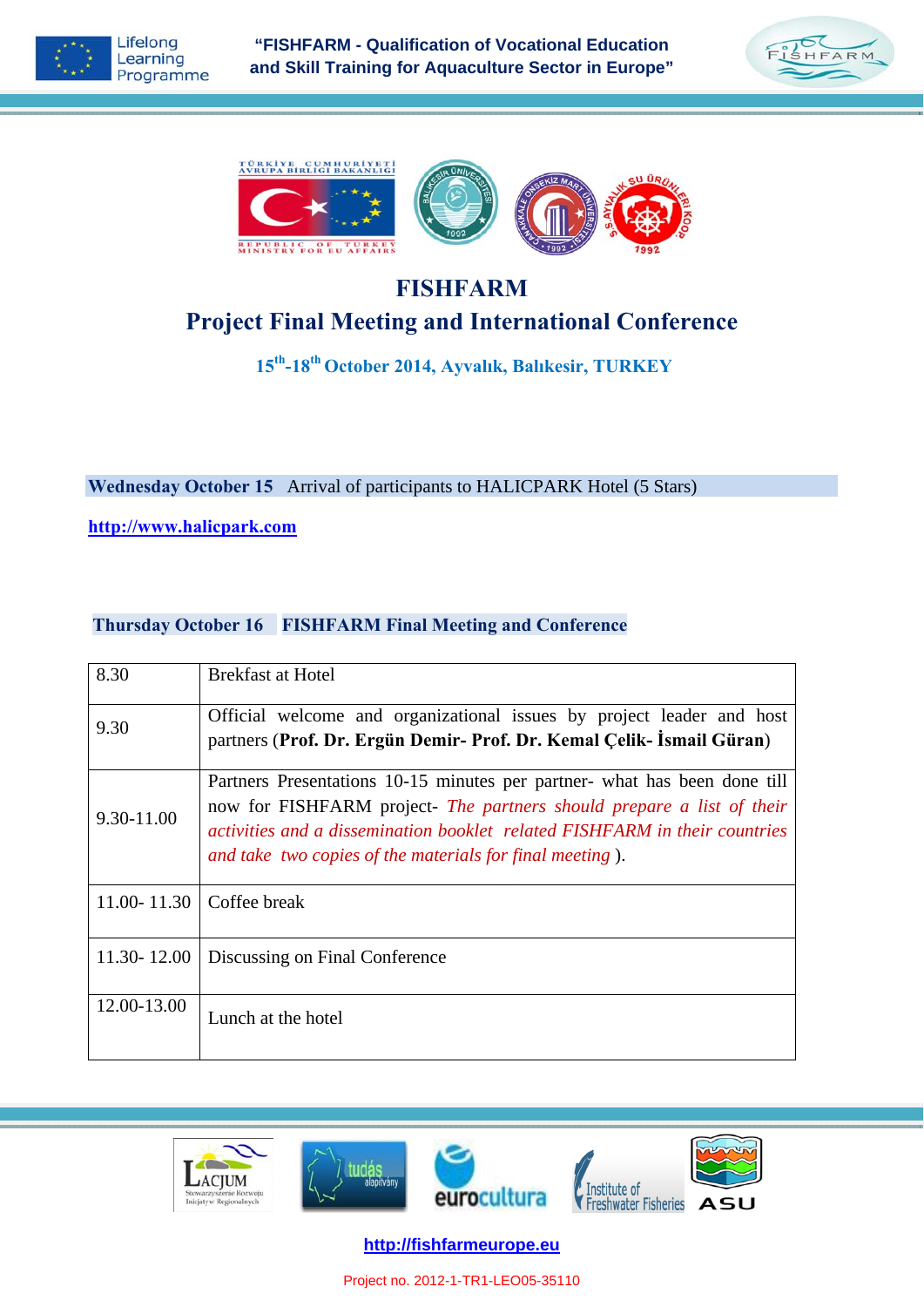| Lifelong<br>Learning<br>Programme | "FISHFARM - Qualification of Vocational Education<br>and Skill Training for Aquaculture Sector in Europe"                                                                                                                                                                                                                                                                                                                                           |  |
|-----------------------------------|-----------------------------------------------------------------------------------------------------------------------------------------------------------------------------------------------------------------------------------------------------------------------------------------------------------------------------------------------------------------------------------------------------------------------------------------------------|--|
| 13.30-15.30                       | International Conference at Hotel Conference Room (Sustainable Fish<br>Farming and Current Issues in Fish Farming)<br>Opening speeches<br>Why and What is FISHFARM Project? (E. Demir)<br>Aquaculture and fisheries sector in Turkey (K.Celik)<br>Fisheries in the seas and oceans (S. M. Einarsson)<br>Aquaculture sector and environmental sustainability (Assoc.prof.dr.<br>A. Dautarte)<br>$\div$ SZEGEDFISH Ltd. Model in Hungary (J. Palotas) |  |
| 16.00-18.30                       | Free time-or the visit ancient city in Ayvalık ( <i>optional</i> )                                                                                                                                                                                                                                                                                                                                                                                  |  |
| 19.00                             | Dinner at Hotel restaurant                                                                                                                                                                                                                                                                                                                                                                                                                          |  |

### **Friday October 17 FISHFARM Final meeting**

| 8.30        | <b>Brekfast at Hotel</b>                                                                                                                                                                                                                                   |
|-------------|------------------------------------------------------------------------------------------------------------------------------------------------------------------------------------------------------------------------------------------------------------|
| 9.30-11.00  | Discussion on main issues to be resolved during the meeting, major problems<br>encountered priorities for products of project (handbook, web-portal etc).<br>Presentation and discussion on Learning Outcomes by Prof.Dr. Ergün Demir<br>and each partners |
| 11.00-11.30 | Coffee break                                                                                                                                                                                                                                               |
| 11.30-12.00 | Discussion on final reports budgetetc. testing web-portal                                                                                                                                                                                                  |
| 12.00-13.30 | Lunch at the Hotel restaurant                                                                                                                                                                                                                              |
| 13.30-17.00 | Visit to S.S. Ayvalık Fisheries Cooperative, fish farmers and fishermen in<br>Ayvalik                                                                                                                                                                      |
| 20.00       | Dinner at Hotel restaurant                                                                                                                                                                                                                                 |

#### **Saturday October 18 Departure of participants**

Departure all guests.



**http://fishfarmeurope.eu**

Project no. 2012-1-TR1-LEO05-35110